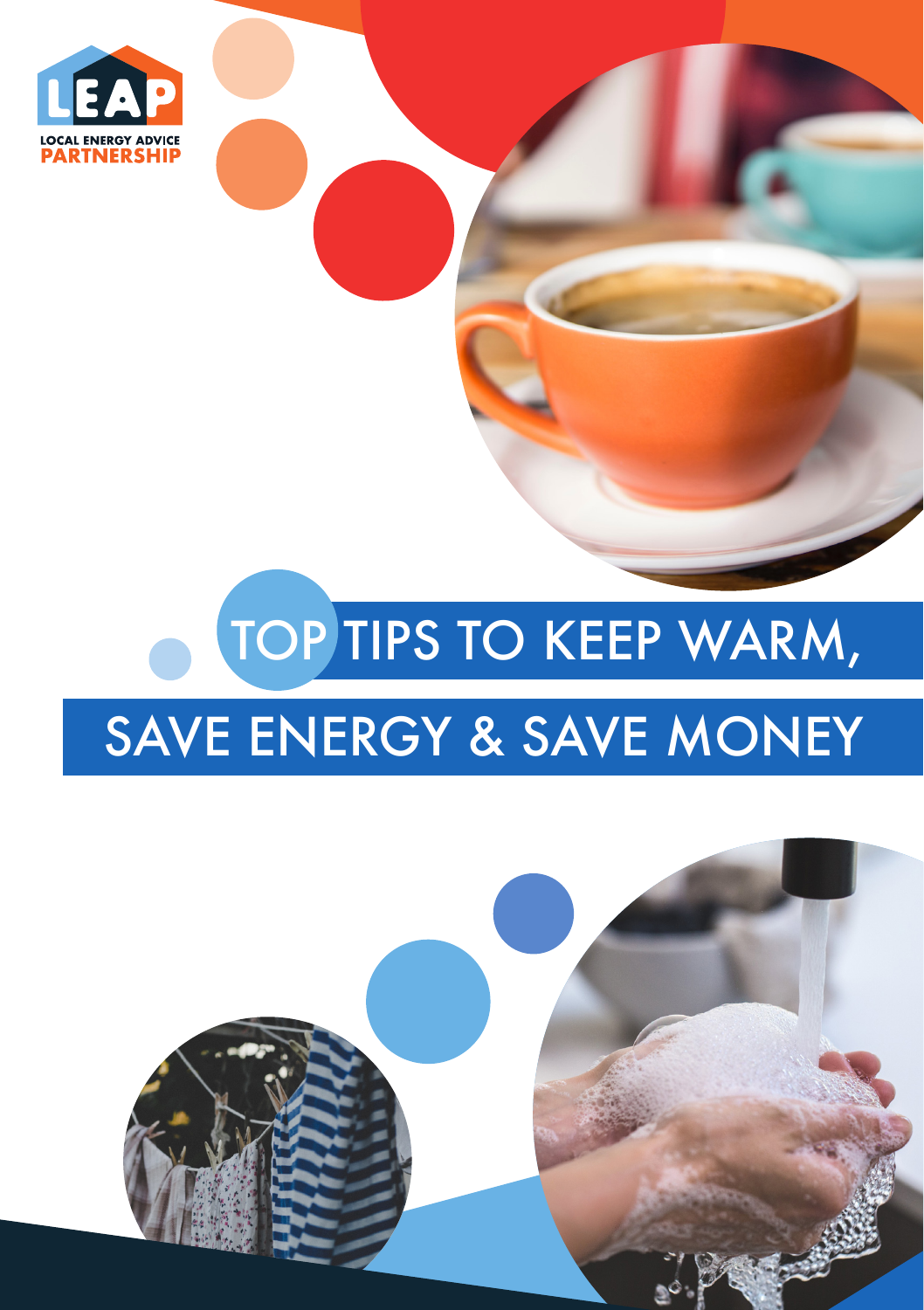It's a worrying time for households across Britain. Energy prices are rising, along with food bills and taxes. LEAP can provide support and advice if you're struggling to cope. A good place to start is to follow our simple energy saving tips below - all of these can help to reduce your energy bills.

- **1. Turn the thermostat down by one degree.** This could reduce your heating bill by up to 10%. The ideal room temperature is between 18 -21 °C and at 15°C and below, you are at risk of cold related illness. Thermostatic radiator valves (TRVs) on each radiator can be individually set at different temperature levels so that you keep the rooms you use the most warmer.
- **2. Turn off lights that are not being used.** Switch to energy saving lightbulbs. If you're having to work or study at home at the moment, try and make the most of natural light and consider moving desks near windows.
- **3. Avoid using standby on electrical appliances.** Devices on standby mode can use almost as much energy as when they are being used. Avoid using standby and use a power saving plug. A power saving plug lets you choose what you want to keep on or turn off at any given time.
- **4. Set internet usage guidelines for your household.** Setting a few rules is a great way to help lower costs. Consider using low-powered devices. Instead of streaming a show on your television, watch it on a more energy efficient device like a laptop or tablet. You can turn down the brightness and volume of your device to save on power. Streaming at a lower resolution will also help.

Small adjustments to your daily habits during this difficult time can have a huge impact on the amount you save on your energy over the next few months. Keep reading to discover some easy changes you can make to save on your next bill.

- **5. Wash clothes at 30°C.** Reducing the temperature of your wash from 40°C to 30°C could cost you 40% less. A cooler wash helps keep clothes looking newer for longer.
- **6. Dry clothes outside.** Tumble dryers are amongst the most energy intensive appliances in the home. Drying clothes outside could reduce the amount of condensation in your home and can help reduce issues with damp and mould.
- **7. Maximise washing loads.** Ensuring that your washing machine or dishwasher is always full before you put it on means you will have to do fewer loads. These appliances use the same amount of energy regardless of how full they are.
- **8. Wash up in a bowl rather than the sink.** A washing up bowl takes less water to fill which will save you money.



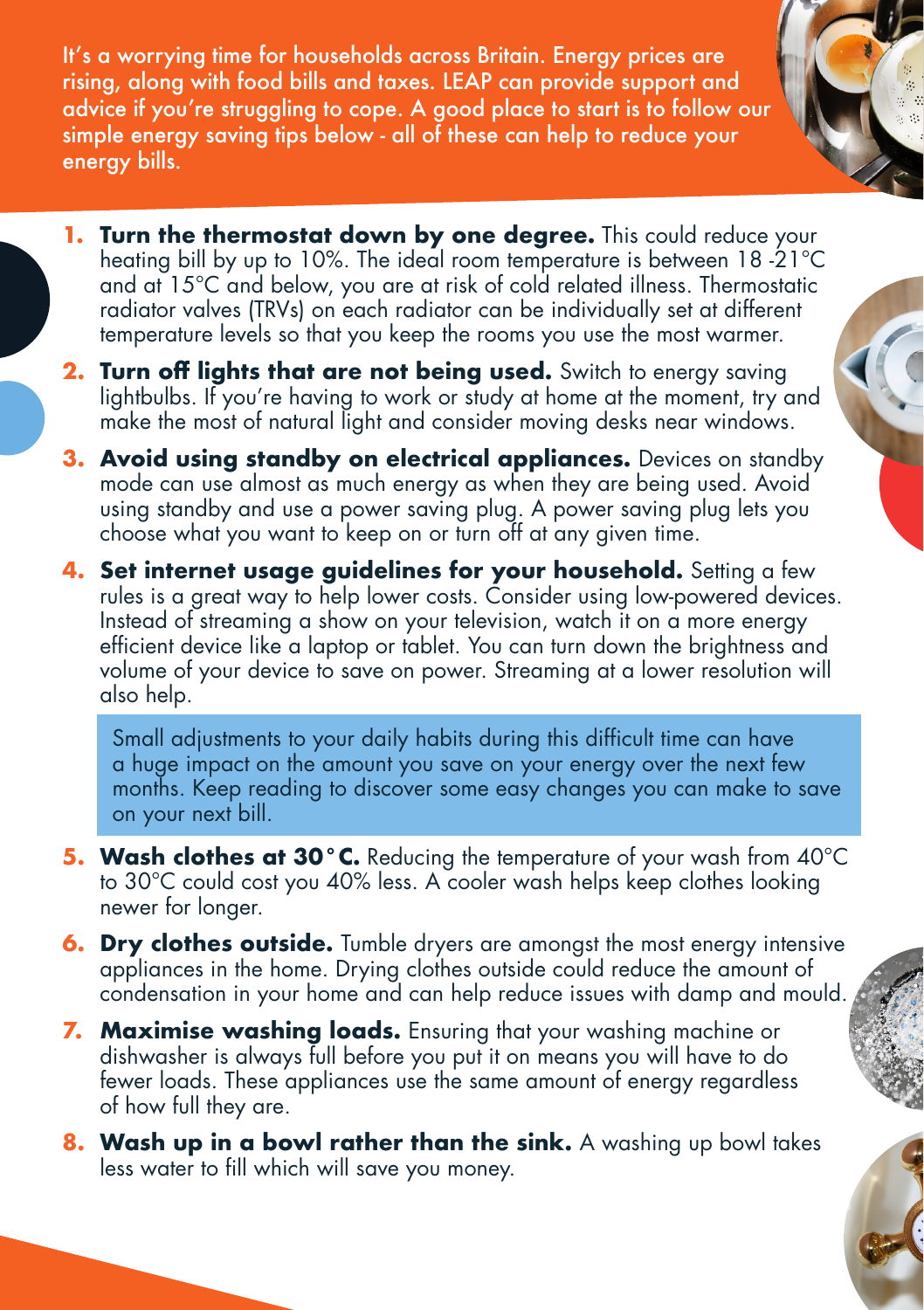- **9. Replace one bath a week with a shower.** Baths use up far more water than showers (about two and a half times more). Showers are even more efficient if you use a shower aerator.
- **10. Reduce showering time by one minute.** Electric showers are some of the most energy hungry appliances in our homes.
- **11. Warm Home Discount.** You will be contacted if you are eligible for a discount of £150 on your electricity bill. There is no need to contact your energy supplier.
- **12. Meter readings.** If you receive a bill with 'E' it means your bill has been estimated so you may not be paying the correct amount for the energy you have used. Take regular meter readings and submit them to your supplier. Too many estimated readings can sometimes end up in huge unexpected bills. A smart meter will automatically read your meters and update the energy company so consider contacting your supplier to arrange the installation of a free smart meter.
- **13. Priority Services Register.** If you are of pensionable age, disabled or suffer from long term health problems, you could get extra help such as advance notice on planned power cuts or help reading your meter. Contact your energy supplier to see if you are eligible.
- **14. Hot water.** If you have a hot water tank ensure it is insulated properly and set the temperature for your electric immersion heater at 60 °C. Don't leave it on the "continuous" setting.
- **15. Cooking.** When cooking make sure that you use a pan that is the correct size for the ring and put a lid on it. It will heat up quicker and help reduce condensation.
- **16. Radiators.** Try and move furniture away from blocking the radiator and don't cover them by drying wet washing. Blocking and covering radiators will make the boiler work harder because the heat is not circulating around the home. Drying wet washing will also cause issues with condensation, damp and mould in the room.
- **17. Refrigeration.** Keep the temperature in your fridge between 3°C - 5°C. Defrost your fridge and freezer on a regular basis to stop the build up of ice. Cool food before you put it in the fridge or freezer.



HOT